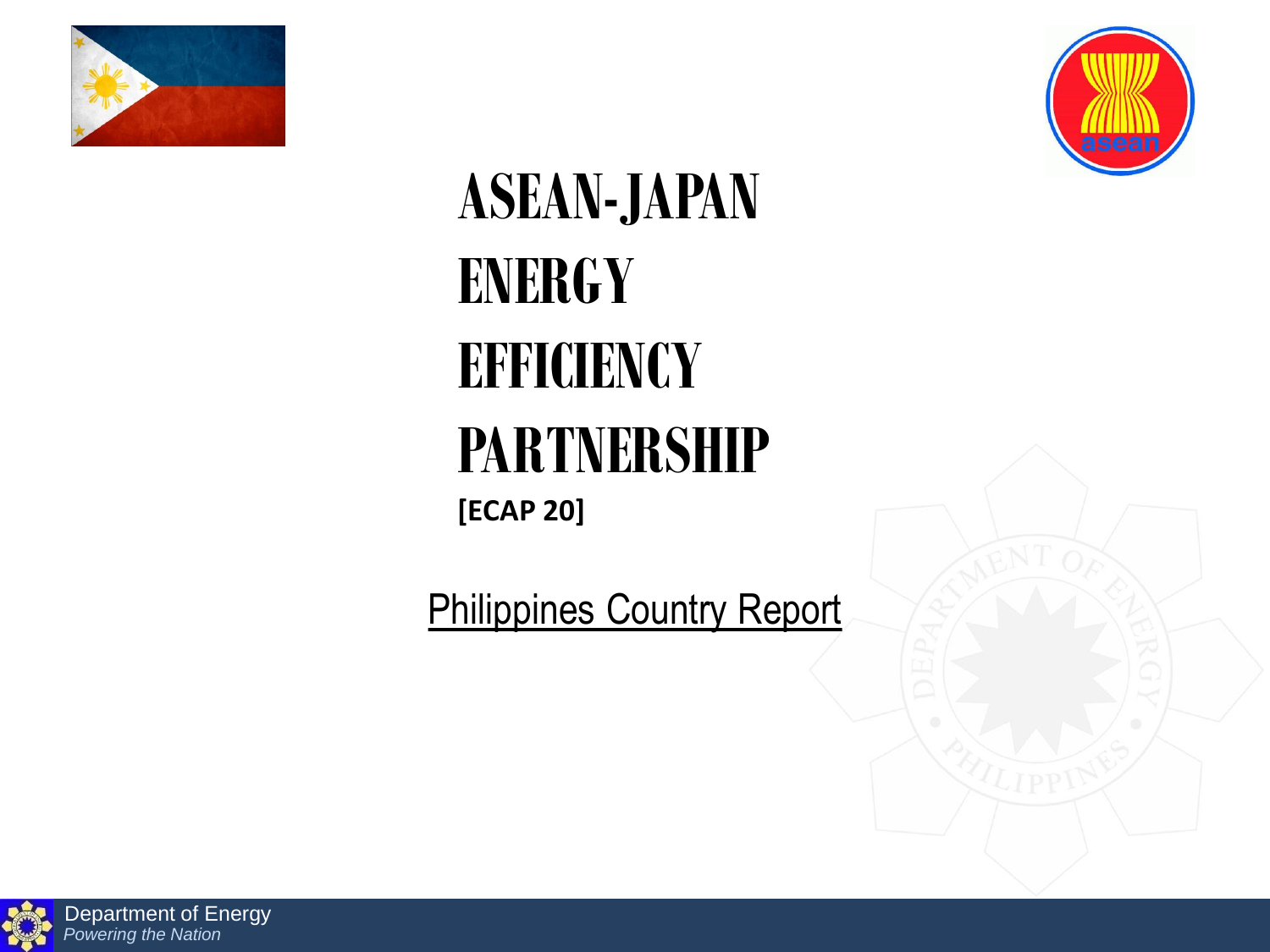## I. Current status of development and implementation of BEC/GBC

- ❖ The GBC-IRR effectivity year of implementation was in **2016**
- ❖ A **Referral Code** of the National Building Code of the Philippines (Presidential Decree 1096)
- ❖ Implementer of GBC are the Local Government Unit Office of the Building Officials

#### **Chapter II. GREEN BUILDING REQUIREMENTS**

- Section 9. Performance Standards
- Section 10. Energy Efficiency
- Section 11. Water Efficiency
- Section 12. Material Sustainability
- Section 13. Solid Waste Management
- Section 14. Site Sustainability
- Section 15. Indoor Environmental Quality



Department of Energy *Powering the Nation*



#### **Section 10. Energy Efficiency**

*10.1 Building Envelope*  10.1.1 Air Tightness and Moisture Protection 10.1.2 Glass Properties 10.1.3 Natural Ventilation 10.1.4 Building Envelope Color 10.1.5 Roof Insulation *10.2 Mechanical Systems*  10.2.1 Air Conditioning System 10.2.2 Water Heating System 10.2.3 Variable Speed Drives and High Efficiency Motors 10.2.4 Enthalpy Recovery of Exhaust Air *10.3 Electrical Systems*  10.3.1 Daylight Provision 10.3.2 Daylight Controlled Lighting System 10.3.3 Lighting Power Density 10.3.4 Occupancy Sensors for Lighting Control 10.3.5 Elevators and Escalators / Moving Ramps / Walkways 10.3.6 Transformer 10.3.7 Overhead or Elevated Water Storage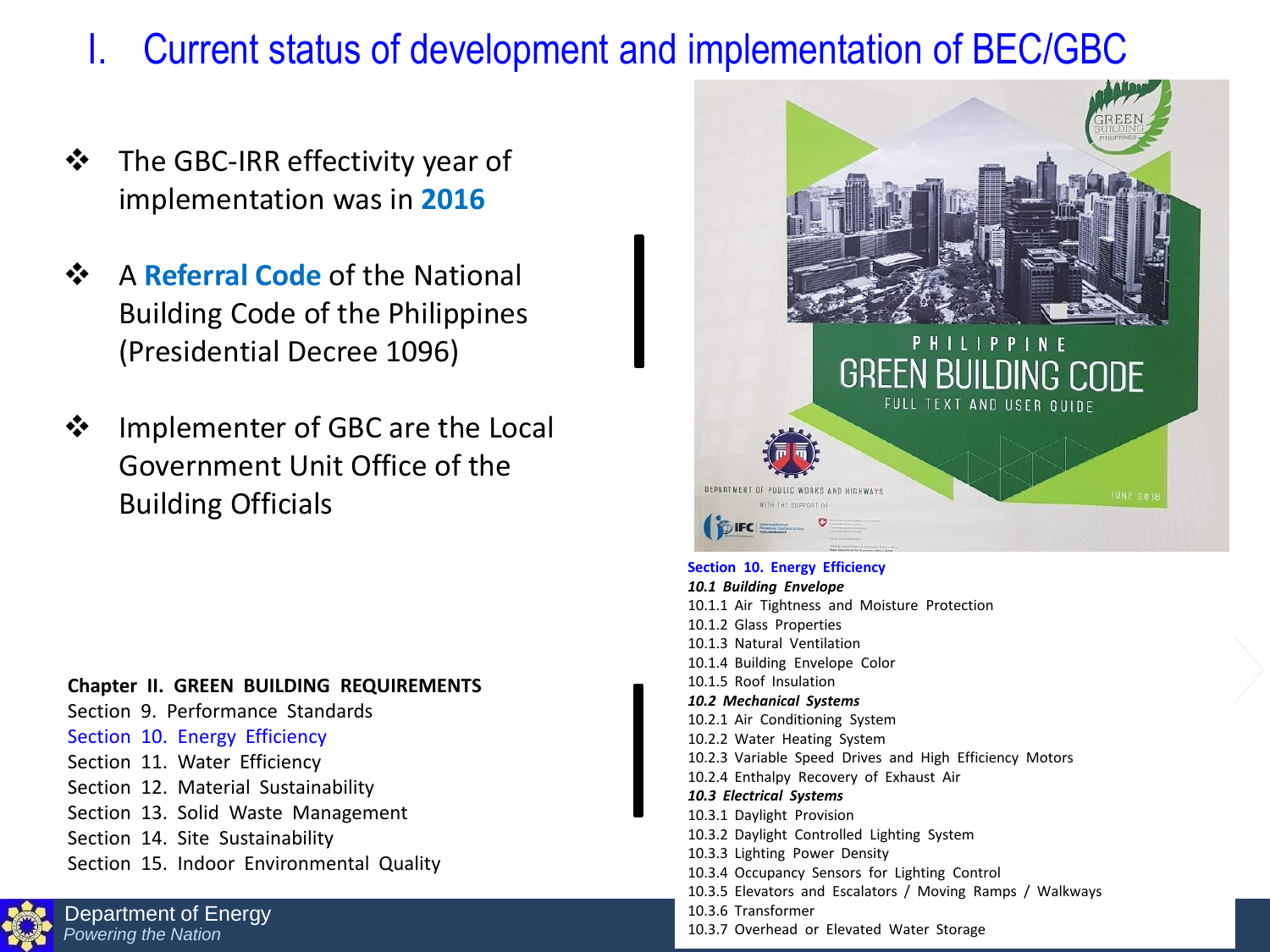## I. Current status of development and implementation of BEC/GBC

### **LGU's that implement GBC**

- *Compliance prior to the issuance of construction Building Permit*
- *Fiscal Incentive (i.e., reduction Or Tax Break on Real Property Tax)*
- o Provincial Government of **Cebu**
	- **Ordinance No. 2014-02**  Implementing the Province of Cebu Green and Disater-Resilient Building Program"

### **City Government of Mandaue**

• **Ordinance No. 13-2015-1047-** The Green Building Ordinance of Mandaue City

#### o City Government of **Pasig**

- **Ordinance No. 2016-06**  An Ordinance Establishing the Green Building of Pasig City
- o City Government of **Davao**
	- **Ordinance No. 2018 – 02**  Establishing the Green Building Ordinance to be implemented by the Davao City Green Building authority

#### o City Government of **Quezon**

- **Ordinance No. SP-1917**  The Green Building Ordinance of 2009
- o City Government of **Mandaluyong**
	- **Ordinance No. 535, s. 2014**  Green Building Regulations of Mandaluyong City

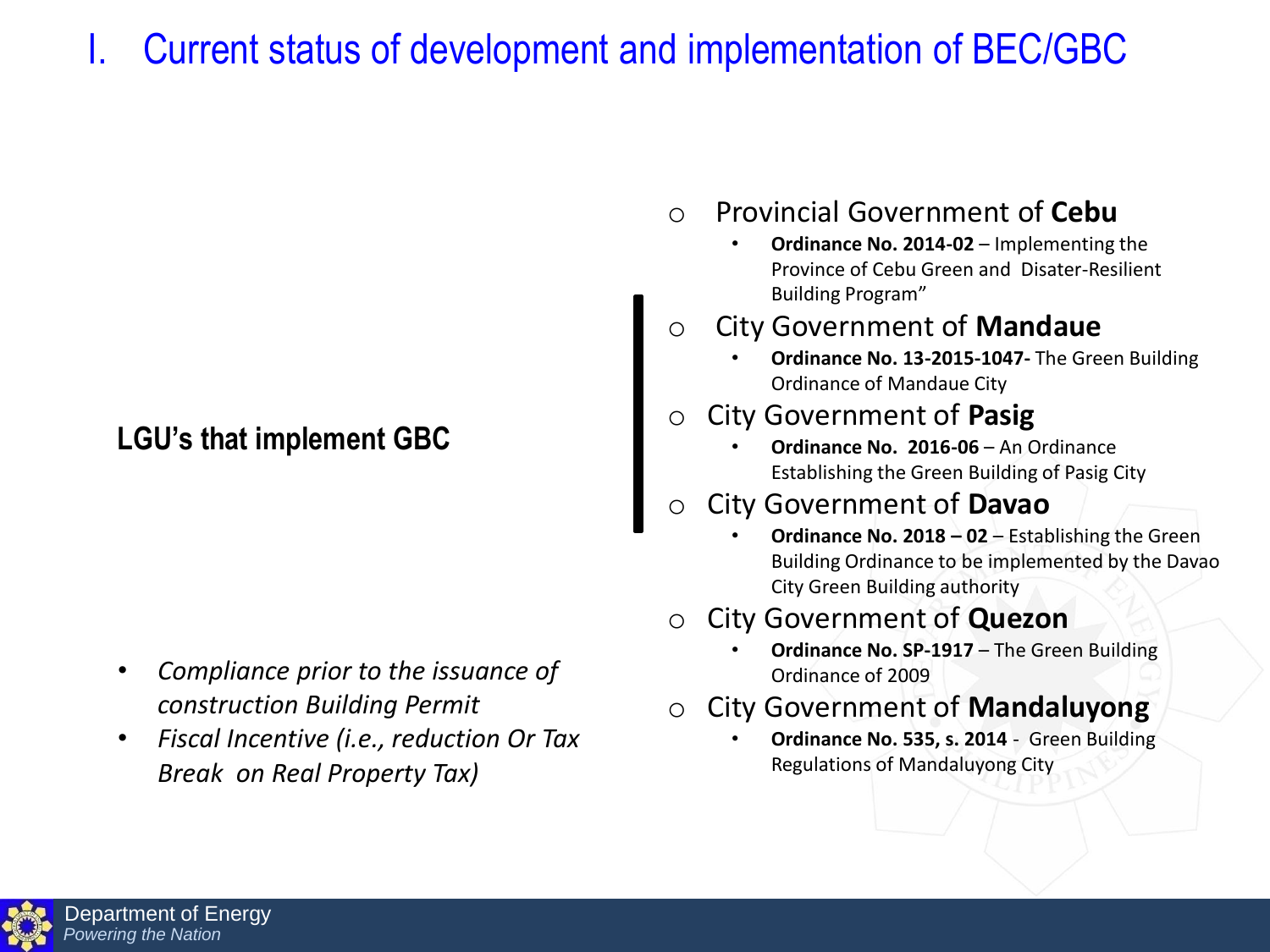

Department of Energy *Powering the Nation*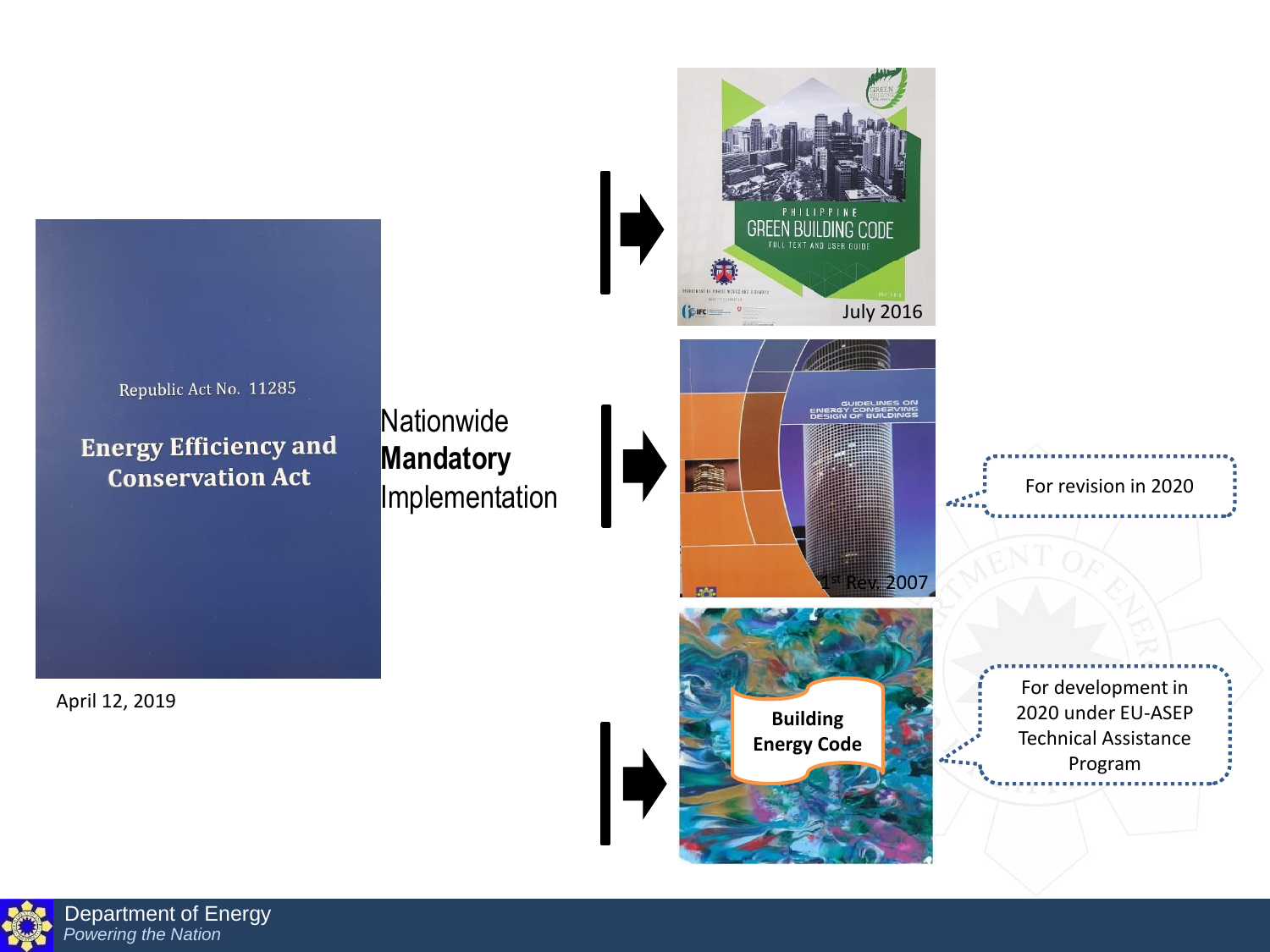## II. Proposals to refine the ASEAN Energy Award (AEA)

#### **INCREASE ENTRIES**

- The Country through its appropriate Government Office (i.e., Ministry of Energy) must **adopt EE policy** that would include Renewable Energy Technology for own-use in combination with Energy Efficient Technologies to be able to increase ZEB Participants/Users;
- Increase promotion of ZEB as a new technological principles in new building construction, and in existing and retrofit buildings.